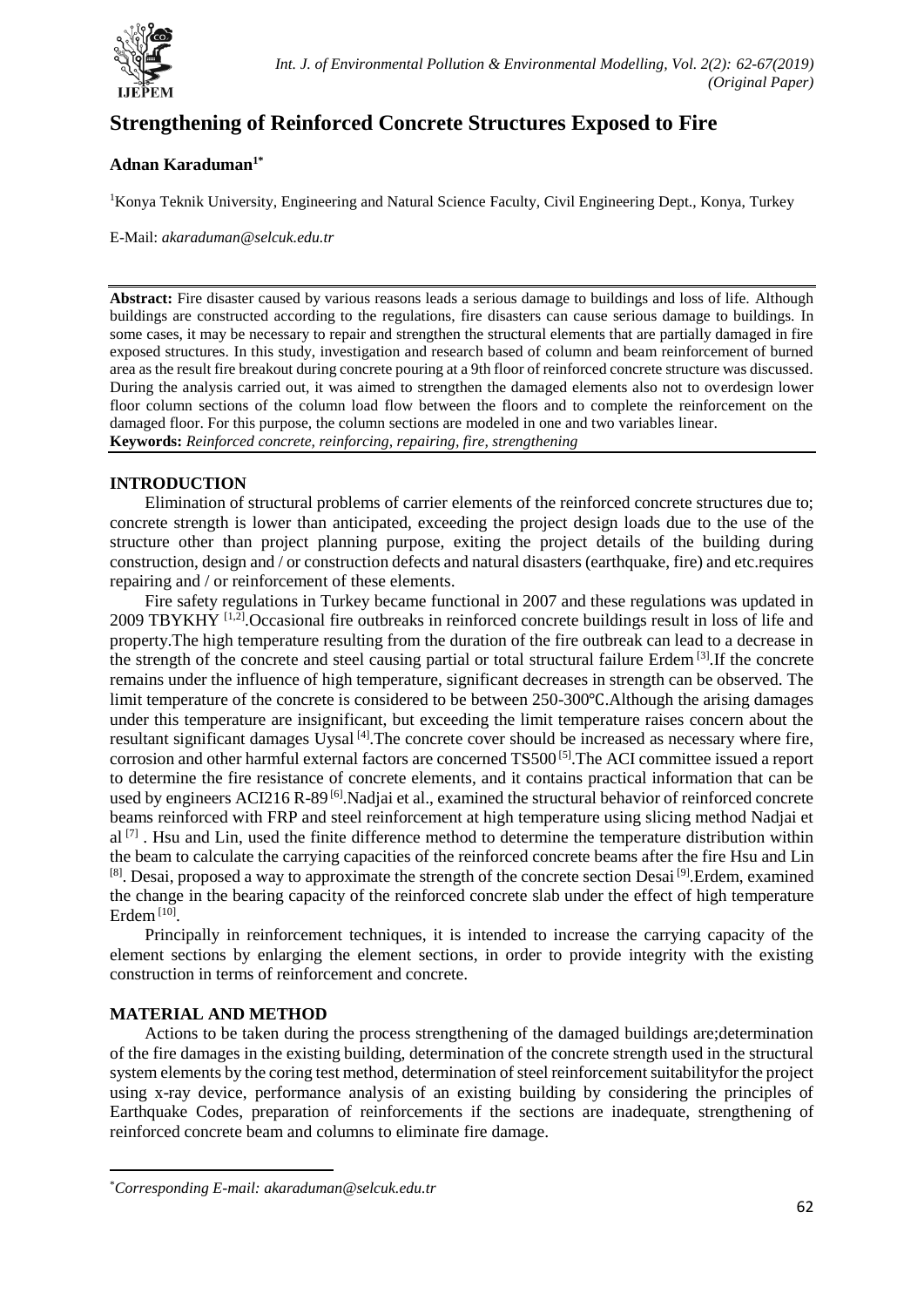In this article, an example of application of column and beams reinforcement of a fire-damaged structure is discussed. Initially, construction of 8 floors of a9-storey reinforced concrete structure were successfully completed and the 9th floor which had brick walls got burned in fire outbreak during pouring concrete and the section shown in Figure 1 was significantly damaged.Before the fire, the reinforced concrete construction of this floor was continued intermittently andmain part was completed. On the day of the fire outbreak, concrete pouring of the remaining 1/16 section of this floor were started. At the end of the fire, this part which its reinforcements were newlyinstalled collapsed.Furthermore, the whole reinforced concrete mold burned out except the area between the A and B axes on the right side of the entrance accordingly.



**Figure 1.** The floor plan with fire damage

After the fire, the burnt remains were removed and the floor was cleaned. The strength test of the various elements (columns, beams, slabs) were carried out using concrete rebound test, also the boundary of the undamaged region was determined and marked on the site according to the concrete reinforcement projectapplication.It is determined that the concrete strength is not sufficient in the firedamaged area and the reinforced concrete elements which are only a few days old at the time of fire. All of the reinforced concrete damaged by the fire which were beyond restoring (until the upper level of 8th floor) were removed and the removal process was carried out by leaving a 1/4 'section from the boundary on the adjacent slabs.For this reason, the reinforcement process was carried out on the columns, shear wall and beams marked in this area. Necessary measures were taken to ensure the integrity of both the existing concrete and newly placed reinforcements.

#### **Preparation and implementations of reinforcement project**

This section provides details on the arrangement and implementation of the reinforcement project. Figure 2 shows a one-sided reinforcement detail of the column SC04 carrying a cantilever beam.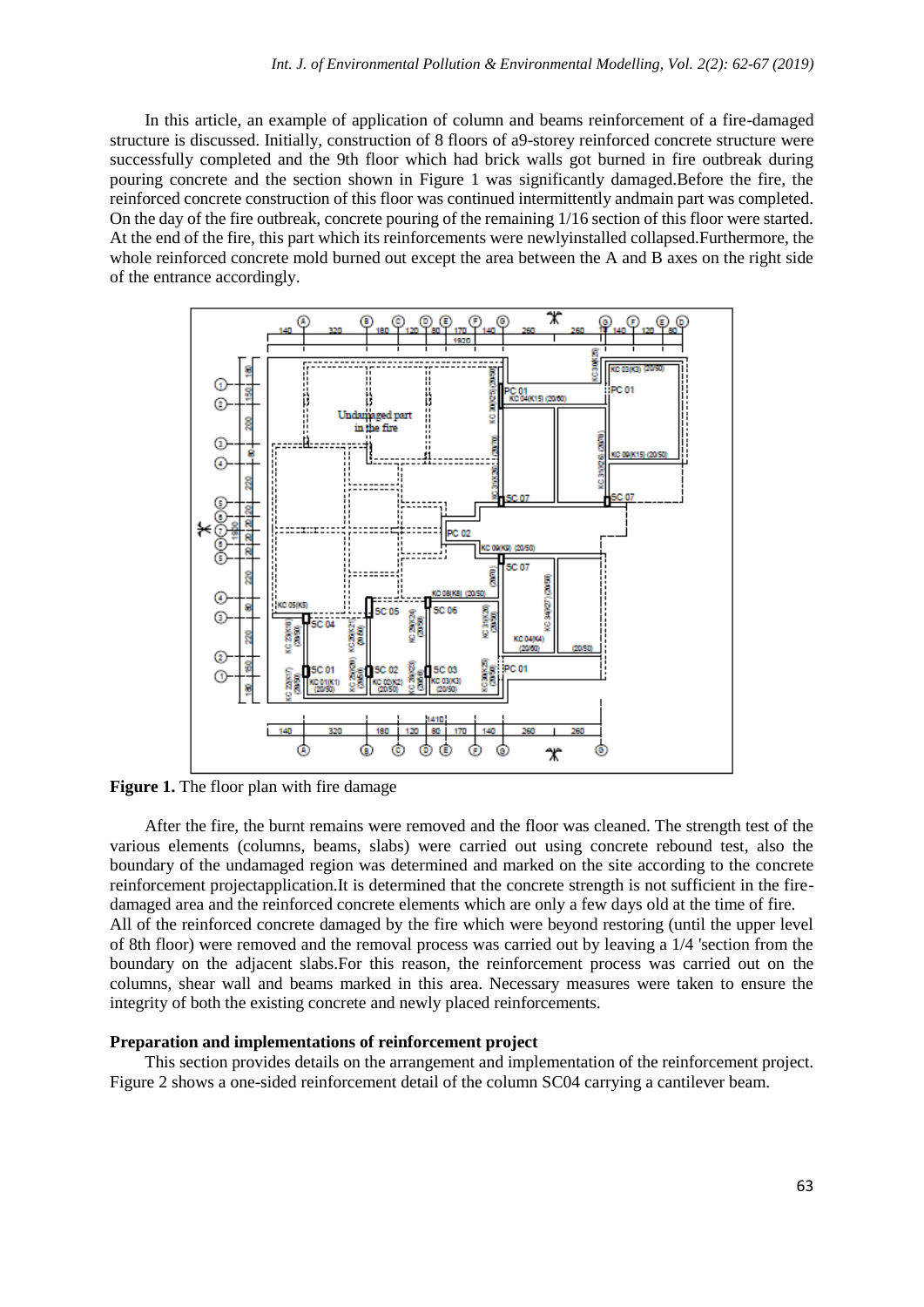

**Figure 2.** Unilateral reinforcement detail of SC04 column carrying a cantilever beam

In order to complete reinforcement of a single floor and to transfer the load to the bottom column was thought to be linearly modified so as to provide an upward section increment, thereby reducing the cantilever beam span. Before the reinforcement process, the concrete covering layer above the reinforcement was removed unilaterally and the reinforcements were exposed.In the reinforcement of the shear wall and columns, longitudinal reinforcement with curved Z-shaped  $(\sim)$  and lateral Ushaped  $(\Box)$  reinforcements have been used. The Z-shaped reinforcement bars are firstly welded to the existing reinforcement and then to the column longitudinal reinforcements, and finally arranged in the lateral reinforcement arrangement with the U-shapedstirrups.

Likewise, the cover concrete at the bottom of the cantilever beam reinforcement bars were removed, and the Z-shaped reinforcements were first installed to the existing reinforcement bars and then to the newly assembled reinforcement bars of the beam, also the U-shaped stirrups were welded to the existing reinforcement bars in the bottom of the beam.

With the column SC05 in Figure 3, the P002 screen in Figure 4 was reinforced by two sides and the sections were enlarged. In the reinforcement application, the above sequence was also followed.The above sequences were followed throughout theinstallation of the reinforcement. The additional moment formed on the S-shaped  $($  $\Box$ ) column section as the result of reinforcement were neglected considering the span of beams supporting the column and the small load difference and the size of the existing column.



**Figure 3.** Bilateral reinforcementdetail of SC05 column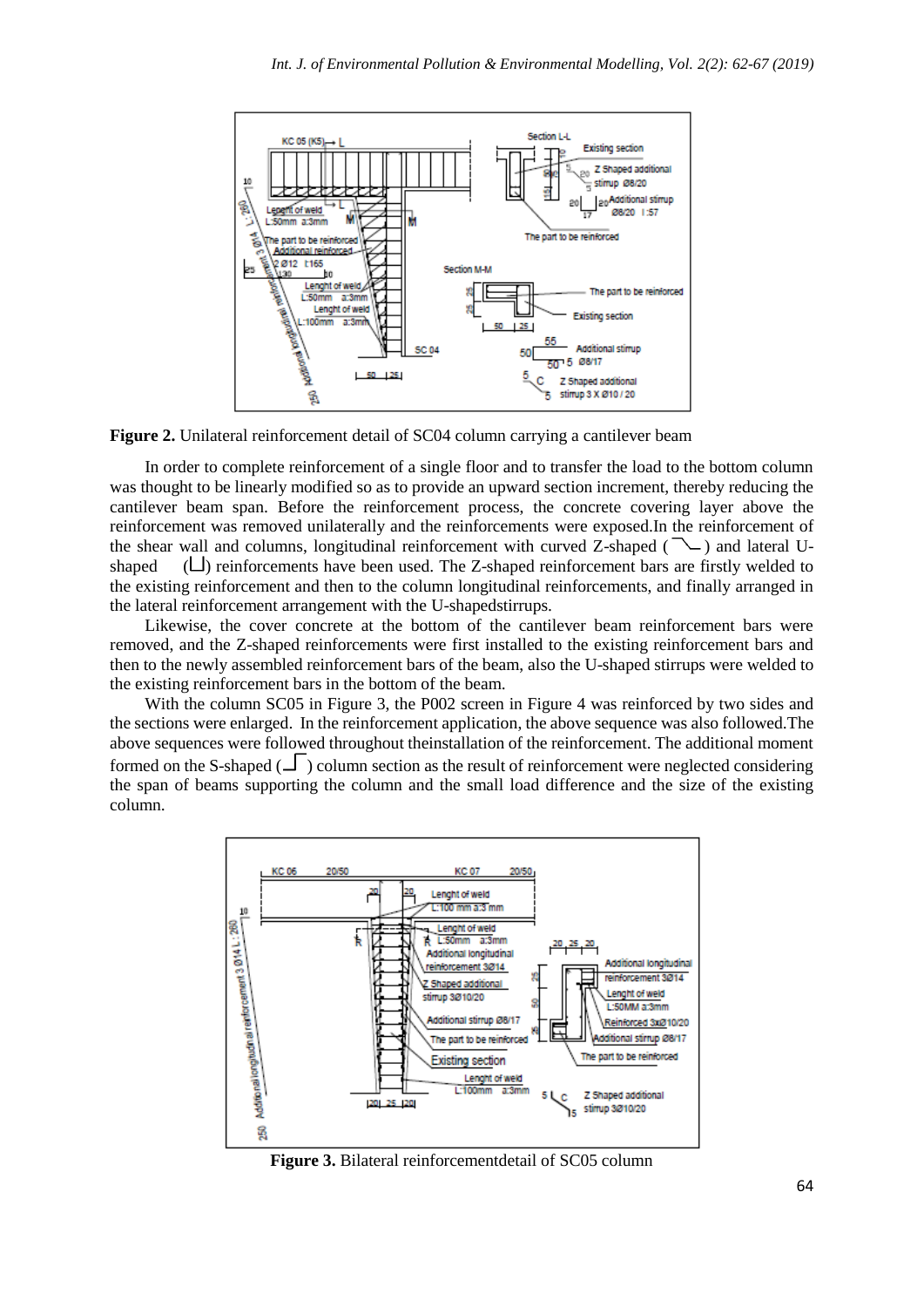

**Figure 4.** Bilateral reinforcementdetail of PC02 shearwall



**Figure 5.** Reinforcement detail of beamsupportedbeam

Figure 5, shows a beam supported by a beam and Figure 6, shows the reinforcement detail of a beam supported on the column. Figure 7, shows the point details of beam and column combinations.



**Figure 6.** Reinforcement detail of cantilever beam supported column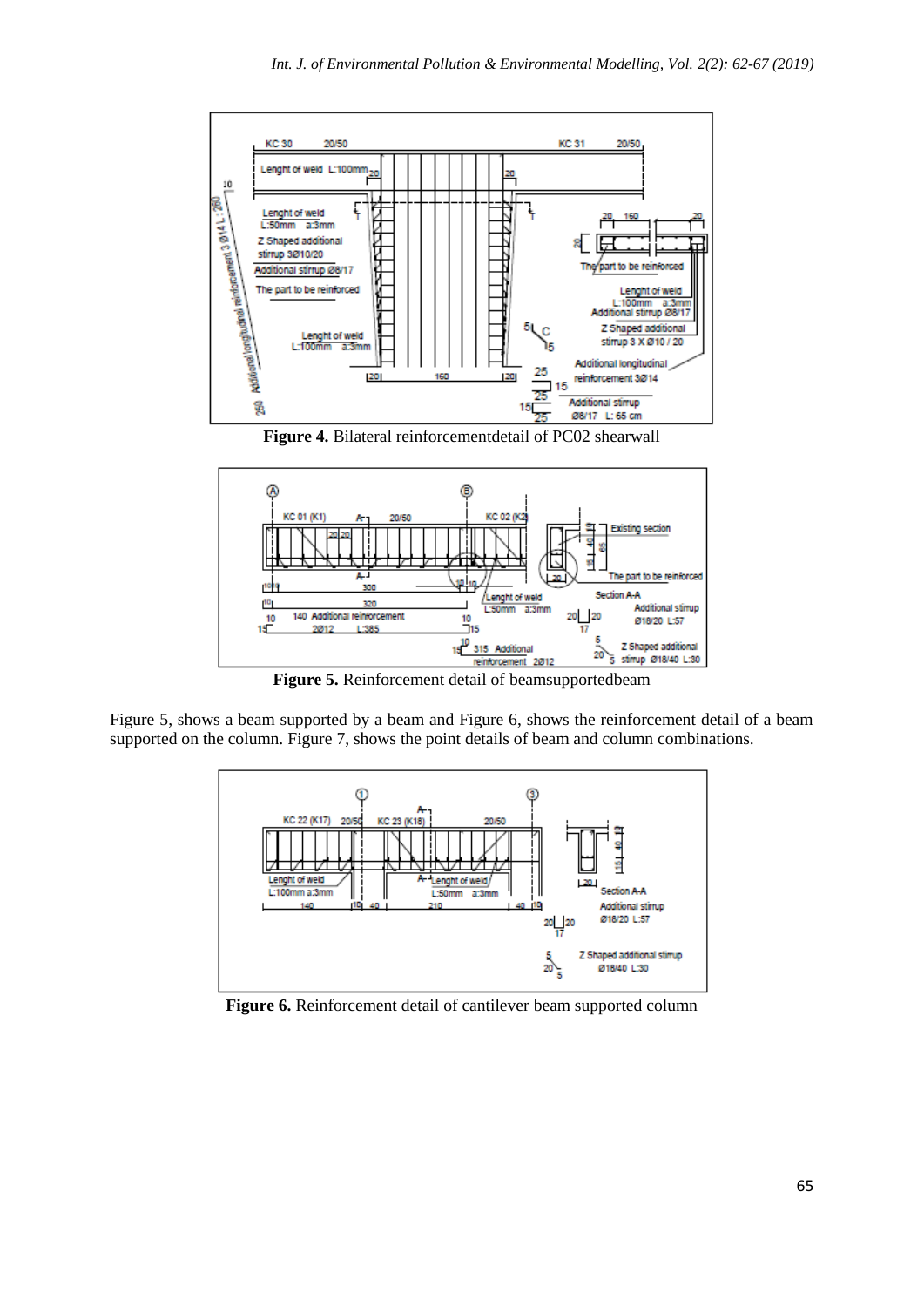

**Figure 7.** Details of beam column joint

The steel material used was S420 and the concrete was C30. The emphasis on the application and considerations carefully performed is given below.

1. The concrete on the reinforcement was removed.

- 2. Metal bars according to the reinforcement project were carried out in the following order;
	- FirstZ-shaped reinforcements welded to existing bars,
	- Longitudinal reinforcements welded to existing reinforcements and Z-shaped reinforcements,
	- Stirrups welded on existing bars and reinforcement bars,
- 3. The concrete was poured on the installed mold.
- 4. During preparation and casting of concrete;
	- Material used were 2 cm maximum grain diameter

• The existing concrete surface was cleaned and precaution was taken to ensure the connection with the newly poured concrete.

The work done at each of the steps mentioned above has been checked and the other step has been passed after this check.

### **RESULTS**

Structural problems that arise due to various reasons in reinforced concrete structures can be remedied by repair and reinforcement of carrier elements.In the exemplary embodiment detailed above, the reinforcement of the columns and beams in the reinforced concrete building, which was damaged in the fire, was carried out by increasing the cross sections so that the building could be used.In order to complete the reinforcement on only the damaged floor, the cross-section changes in the reinforcedcolumns were ensured by linear increment from bottom to top along the column.In this type